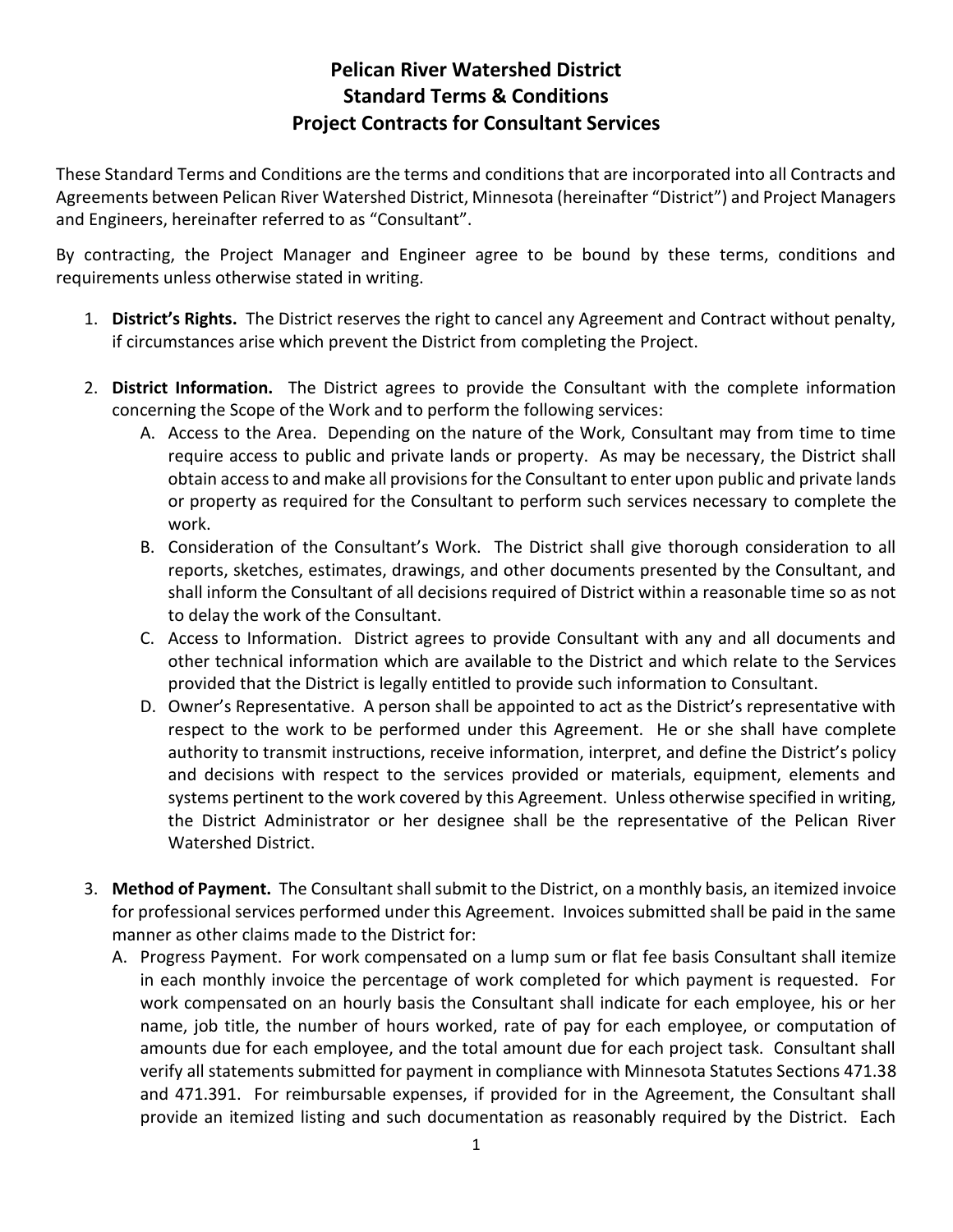invoice shall contain the District's project number and progress summary showing the original (or amended) amount of the contract, current, billing, past payments and unexpended balance of the contract.

- B. Suspended Work. If any work performed by the Consultant is suspended in whole or in part by the District, the Consultant shall be paid for any services performed prior to receipt of written notice from the District of such suspension.
- C. Payments for Special Consultants. The Consultant shall be reimbursed for the work of special consultants and for other items when authorized in writing by the District upon invoice as described in this Section.
- D. Claims. To receive any payment on this Agreement, the invoice or bill must include the following signed and dated statement: "I declare under penalty of perjury that this account, claim, or demand is just and correct and that no part of it has been paid".
- 4. **Project Manager and Staffing.** The Consultant shall designate a person to serve as Consultant's Project Manager on the Project. The Project Manager may be assisted by other staff members as necessary to facilitate the completion of the Work in accordance with the terms established herein. Consultant may not remove or replace these designated staff from the Project without the approval of the District.

If the Scope of the Work contemplates that Consultant shall provide resident project representative services in connection with the construction of the Project, the Consultant shall at all times ensure and verify that the construction is consistent with the plans and specifications and all modifications to the plans and specifications for the Project. The Consultant shall approve all shop drawings and verify and ensure that those shop drawings are consistent with the plans and specifications and all modifications to the plans and specifications for the Project.

- 5. **Standard of Care.** Consultant shall exercise the same degree of care, skill and diligence in the performance of its services as is ordinarily exercised by members of the profession under similar circumstances in Minnesota. Consultant shall be liable to the fullest extent permitted under applicable law, without limitations, for any injuries, loss, or damages proximately caused by Consultant's breach of this standard of care. Consultant shall be liable to the fullest extent permitted under applicable law, without limitation, for any and all injuries, loss, damages or expenses, including reasonable attorney's fees proximately caused by any negligent or otherwise wrongful act or omission (including without limitation professional errors or omissions) of the Consultant, its agents, employees, or subcontractors in the performance of the services provided by this Agreement. Consultant shall use reasonable care and shall utilize Consultants good faith best efforts to ensure that any final estimate of Project costs given to the District Council prior to the Council's authorization to call for Project bids shall be complete and accurate to the best of Consultant's ability. Consultant shall put forth reasonable efforts to complete its duties in a timely manner. Consultant shall not be responsible for delays caused by factors beyond its control or that could not be reasonably foreseen at the time of execution of this Agreement. Consultant shall be responsible for costs, delays or damages arising form unreasonable delays in the performance of its duties.
- 6. **Audit Disclosure.** Any reports, information, data, etc. given to, or prepared or assembled by the Consultant under this Agreement which the District requests to be kept confidential, shall not be made available to any individual or organization without the District's prior written approval. The books, records, documents and accounting procedures and practices of the Consultant or other parties relevant to this Agreement are subject to examination by the District, its designated Auditor and either the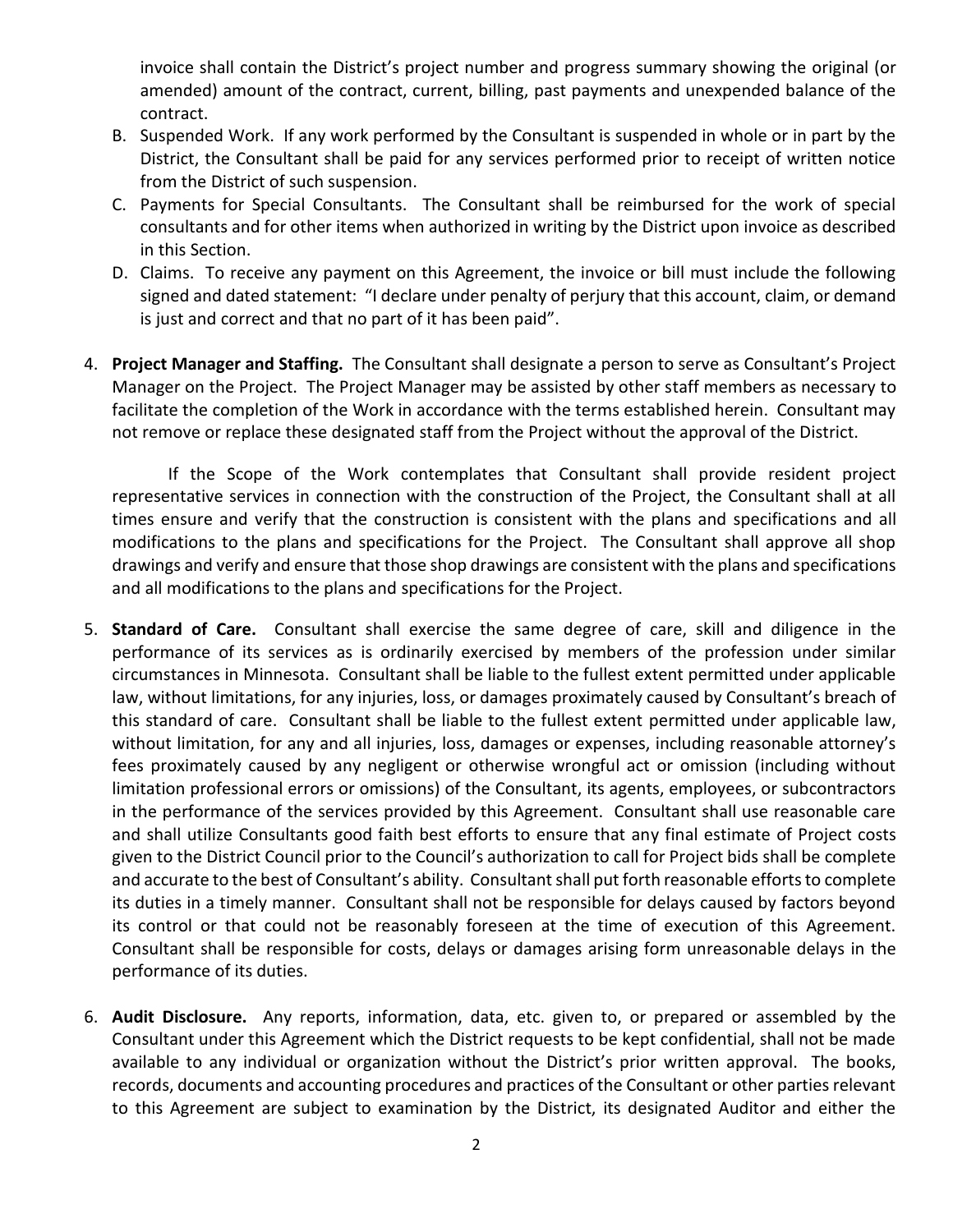Legislative Auditor or the State Auditor for a period of six (6) years after the effective date of this contract. The Consultant shall at all times abide by Minn. Stat. 13.01 et seq., the Minnesota Government Data Practices Act, to the extent the Act is applicable to data and documents in the possession of the Consultant.

- 7. **Minnesota Government Data Practices Act.** Consultant must comply with the Minnesota Government Data Practices Act, Minnesota Statutes Chapter 13, as it applies to (1) all data provided by the District pursuant to this Agreement, and (2) all data, created, collected, received, stored, used, maintained, or disseminated by the Consultant pursuant to this Agreement. The Consultant is subject to all the provisions of the Minnesota Government Data Practices Act, including but not limited to the civil remedies of the Minnesota Statues Section 13.08, as if it were a government entity. In the event the Consultant receives a request to release data, the Consultant must immediately notify the District. The District will give the Consultant instructions concerning the release of the data to the requesting party before the data is released. Consultant agrees to defend, indemnify, and hold the District, its officials, officers, agents, employees, and volunteers harmless from any claims resulting from Consultant's officers, agents, partners, employees, volunteers, assignees or subcontractors unlawful disclosure and /or use of protected data. The terms of this paragraph shall survive the cancellation or termination of this Agreement.
- 8. **Termination.** This Agreement may be terminated by either party by thirty (30) days written notice delivered to the other party at the address written on page 9 of Agreement. Upon termination under this provision, if there is no fault of the Consultant, the Consultant shall be paid for services rendered and reimbursable expenses until the effective date of termination. If however, the District terminates the Agreement because the Consultant has failed to perform in accordance with this Agreement, the Consultant shall not be relieved of liability to the District for damages sustained by the District as result of any breach of this Agreement by the Consultant. The District may, in such event, withhold payments due to the Consultant for the purpose of set-off until such time as the exact amount of damages due to the District is determined and the District may retain another Consultant to undertake or complete the Project and Work. The rights or remedies provided for herein shall not limit the District, in case of any default by the Consultant, from asserting any other right or remedy allowed by law, equity, or by statute.
- 9. **Subcontractor.** The Consultant shall not enter into subcontracts for services provided under this Agreement except as noted in the Scope of Work, without the express written consent of the District. All terms and conditions of the Agreement also apply to all Special Consultants, including but not limited to the terms and conditions of **paragraph numbers 19** relating to the ownership of documents. The Consultant shall pay any subcontractor involved in the performance of this Agreement within the ten (10) days of the Consultant's receipt of payment by the District for undisputed services provided by the subcontractor. If the Consultant fails within that time to pay the subcontractor any undisputed amount for which the Consultant has received payment by the District, the Consultant shall pay interest to the subcontractor on the unpaid amount at the rate of 1.5 percent per month or any part of a month. The minimum monthly interest penalty payment for an unpaid balance of \$100 or more is \$10. For an unpaid balance of less than \$100, the Consultant shall pay the actual interest penalty due to the subcontractor. A subcontractor who prevails in a civil action to collect interest penalties from the Consultant shall be awarded its costs and disbursements, including attorney's fees, incurred in bringing the action. This paragraph is inserted in the Agreement pursuant to Minn. Stat. 471.425, Subd. 4a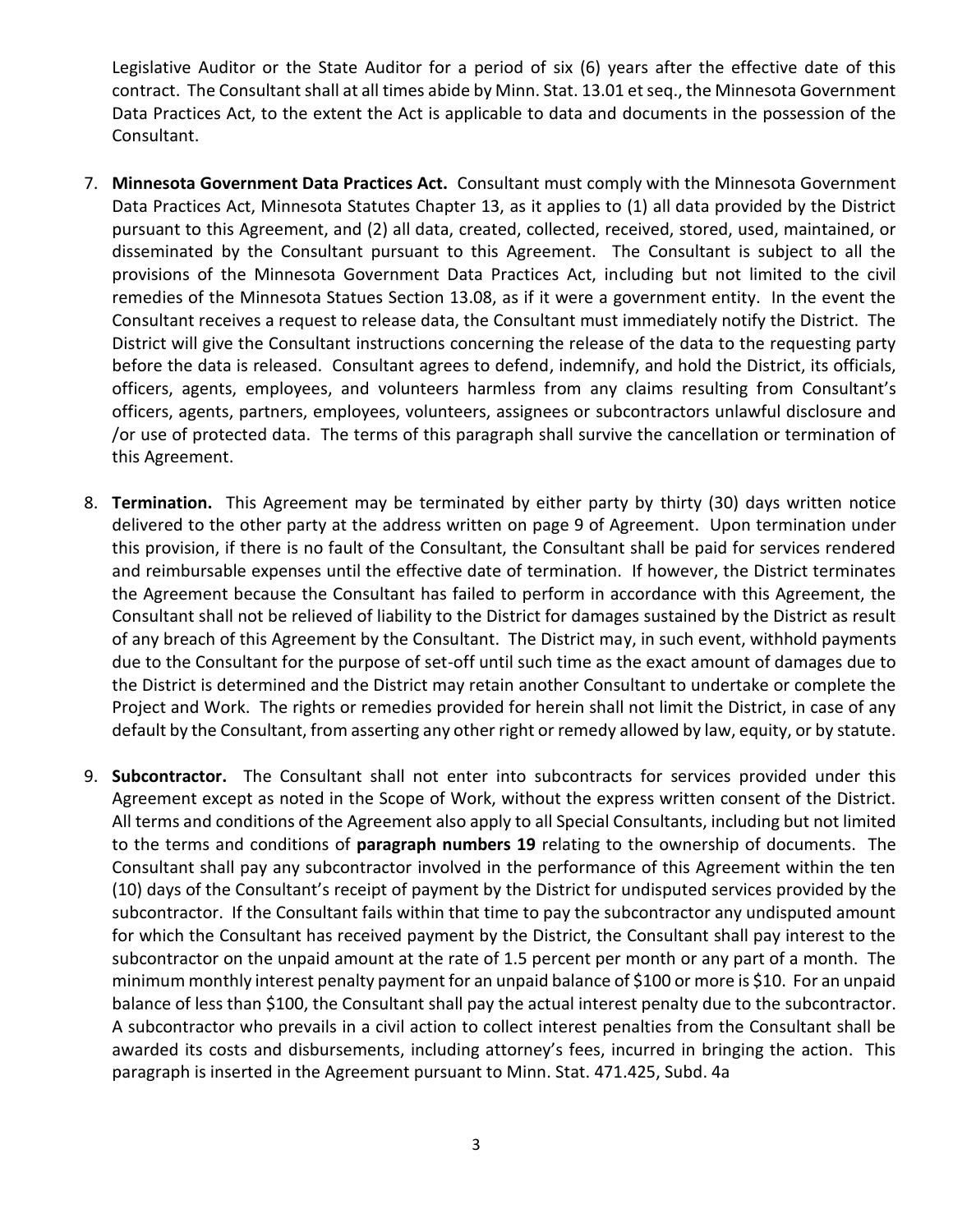- 10. **Independent Consultant.** At all times and for all purposes herein, the Consultant is an independent contractor and not an employee of the District. No statement herein shall be construed so as to find the Consultant an employee of the District. Any and all employees of Consultant or other persons engaged in the performance of any work or services required by Consultant under this Contract shall be considered employees or sub-contractors of the Consultant only and not of the District; and any and all claims that might arise , including Worker's Compensation claims under the Worker's Compensation Act of the State of Minnesota or any other state, on behalf of said employees or others persons while so engaged in any of the work or services to be rendered or provided herein, shall be the sole obligations and responsibility of Consultant.
- 11. **Non-Discrimination.** During the performance of this Agreement, the Consultant shall not discriminate against any employee or applicants for employment because of race, color, creed, religion, national origin, sex, marital status, status with regard to public assistance, disability, sexual orientation or age. The Consultant shall post in places available to employees and applicants for employment, notices setting forth the provision of this non-discrimination clause and stating that all qualified applicants will receive consideration for employment. The Consultant shall incorporate the foregoing requirements of this paragraph in all of its subcontracts for program work, and will require all of its subcontractors for such work to incorporate such requirements in all subcontracts for program work. The Consultant further agrees to comply with all aspects of the Minnesota Human Rights Act, Minnesota Statues 363.01, et. Seq., Title VI of the Civil Rights Act of 1964, and the Americans with Disabilities Act of 1990.
- 12. **Assignment.** Neither party shall assign this Agreement, nor any interest arising herein, without the written consent of the other party. Unless specifically stated to the contrary in any written consent to an assignment, no assignment will release or discharge the assignor from any duty or responsibility under this Agreement.
- 13. **Services Not Provided For.** No claim for services furnished by the Consultant not specifically provided for herein shall be honored by the District.
- 14. **Severability.** The provisions of this Agreement are severable. If any portion hereof is, for any reason, held by a court of competent jurisdiction to be contrary to law, such decision shall not affect the remaining provisions of this Agreement.
- 15. **Compliance with Laws and Regulations.** In providing services hereunder, the Consultant shall abide by statutes, ordinances, rules and regulations pertaining to the provisions of services to be provided. The Consultant and District, together with their respective agents and employees, agree to abide by the provisions of the Minnesota Data Practices Act, Minnesota Statues Section 13, as amended, and Minnesota Rules promulgated pursuant to Chapter 13. Any violation of statutes, ordinances, rules and regulations pertaining to the services to be provided shall constitute a material breach of this Agreement and entitle the District to immediately terminate this Agreement.
- 16. **Waiver.** Any waiver by either party of a breach of any provisions of this Agreement shall not affect, in any respect, the validity of the remainder of this Agreement.
- 17. **Indemnification.** Consultant agrees to defend, indemnify and hold the District, its officers, and employees harmless from any liability, claims, damages, costs, judgments, or expenses, including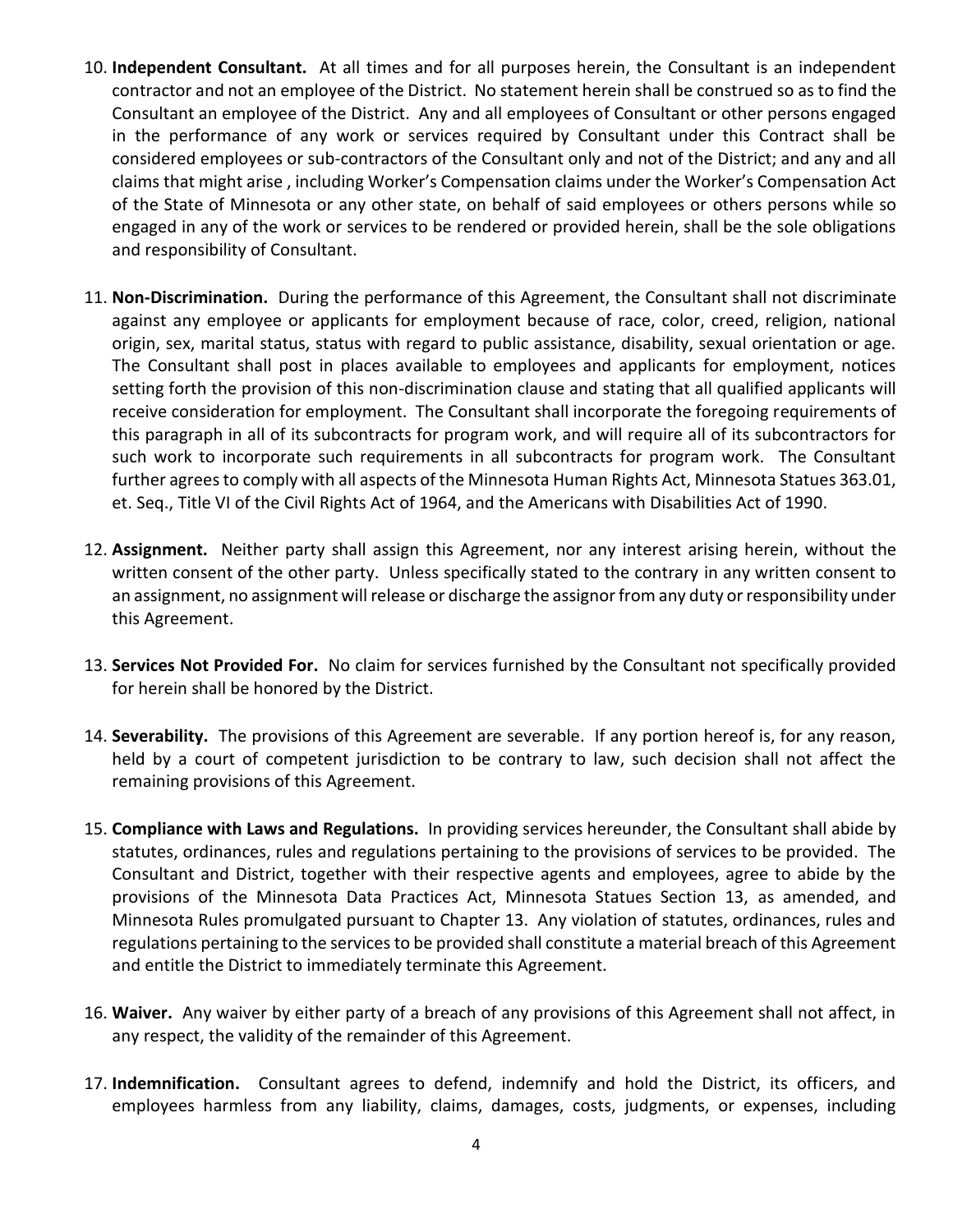reasonable attorney's fees, to the extent attributable to a negligent or otherwise wrongful act or omission (including without limitation professional errors or omissions) of the Consultant, its agents, employees, or subcontractors in the performance of the services provided by this Agreement and against all losses by reason of the failure of said Consultant fully to perform, in any respect, all obligations under this Agreement. Consultant further agrees to indemnity by the District for defense costs incurred in defending any claims, unless the District is determined to be at fault.

## 18. **Insurance.**

- A. General Liability. Prior to starting the Work, Consultant shall procure, maintain and pay for such insurance as will protect against claims for bodily injury or death, or for damage to property, including loss of use, which may arise out of operations by Consultant or by any subcontractor or by anyone employed by any of them or by anyone for whose acts any of them may be liable. Such insurance shall include, but not be limited to, minimum coverages and limits of liability specified in this Section, or required by law. The Policy(ies) shall name the District as an additional insured for the services provided under this Agreement and shall provide that the Consultant's coverage shall be primary and noncontributory in the event of a loss.
- B. Consultant shall procure and maintain the following minimum insurance coverages and limits of liability on this Project:

Worker's Compensation: Statutory Limits Employer's Liability: \$500,000 each accident \$500,000 disease policy limit \$500,000 disease each employee Comprehensive General Liability \$1,500,000 property damage and bodily injury per occurrence \$2,000,000 general aggregate \$2,000,000 Products-Completed Operations Aggregate \$100,000 fire legal liability each occurrence \$5,000 medical expense Comprehensive Automobile Liability \$1,000,000 combined single limit each accident (shall include coverage for all owned, hired and non-owned vehicles. Umbrella or Excess Liability

- \$1,000,000
- C. The Comprehensive General/Commercial General Liability policy(ies) shall be equivalent in coverage to ISO form CG 0001, and shall include the following:

Premises and Operations coverage with no explosions, collapse, or underground damage exclusion (XCU).

Products and Completed Operations coverage. Consultant agrees to maintain this coverage for a minimum of two (2) years following completion of its work. Said coverage shall apply to bodily injury and property damage arising out of the products-completed operations hazard.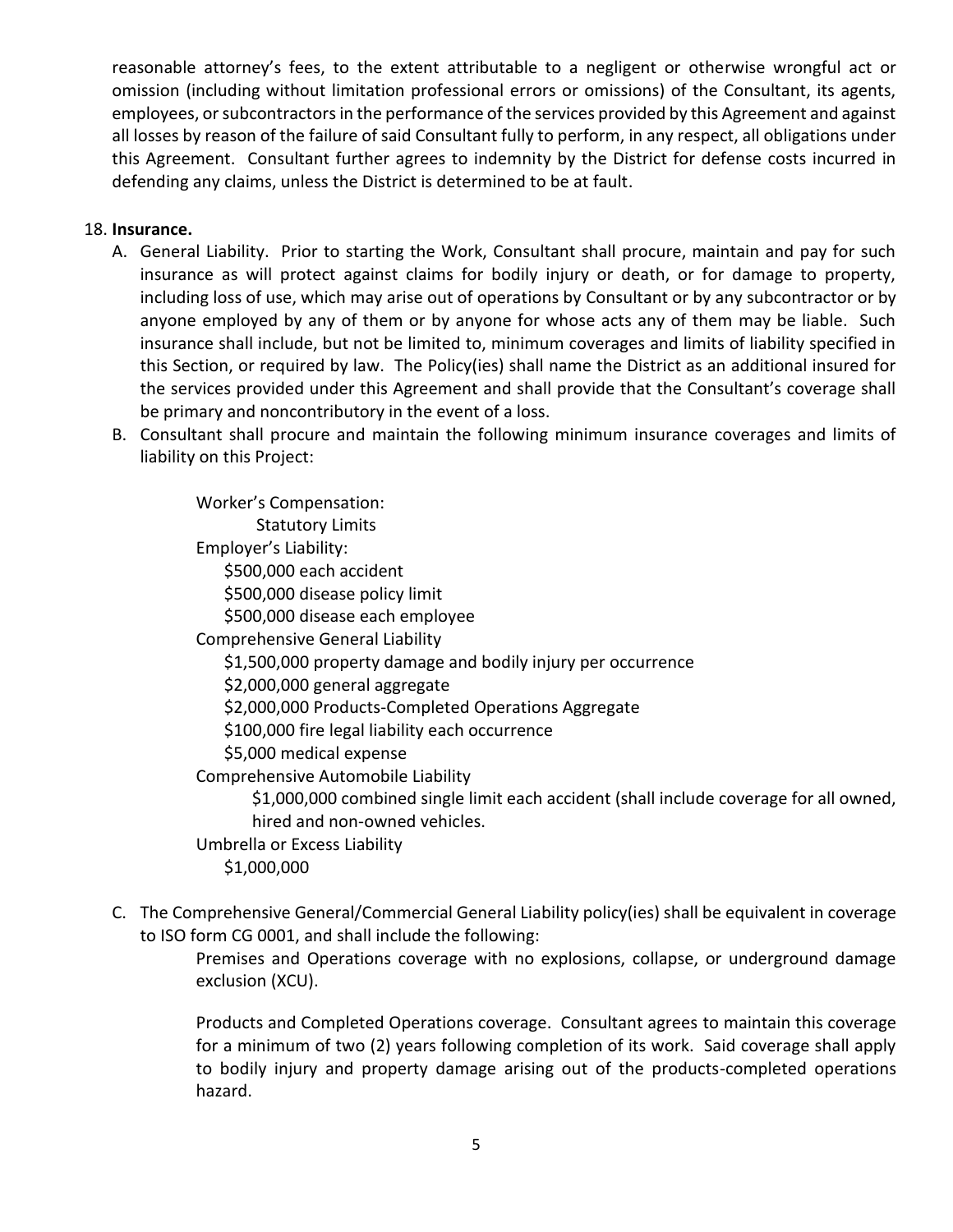Personal injury with Employment Exclusion (if any) deleted.

Broad Form CG001 0196 Contractual Liability coverage, or its equivalent. Broad Form Property Damage coverage, including completed operations, or its equivalent.

Additional Insured Endorsement(s), naming the "Pelican River Watershed District" as an Additional Insured, on ISO form CG 20 10 07 04 or such other endorsements form as is approved by the District.

If the Work to be performed is on an attached community, there shall be no exclusions for attached or condominium projects.

"Stop gap" coverage for work in those states where Workers' Compensation insurance is provided through a state fun if Employer's liability coverage is not available.

Severability of Insureds provision.

- D. Professional Liability Insurance. The Consultant agrees to provide to the District a certificate evidencing that they have in effect, with an insurance company in good standing and authorized to do business in Minnesota, a professional liability insurance policy. Said policy shall insure payment of damage for legal liability arising out of the performance of professional services for the District. Said policy shall provide an aggregate limit of \$2,000,000. Said policy shall name the District as an insured.
- E. Computer Security and Privacy Liability Insurance. The Consultant agrees to provide to the District a certificate evidence that they have in effect, with an insurance company in good standing and authorized to do business in Minnesota, a Computer Security and Privacy Liability policy for the duration of this agreement providing coverage for, but not limited to, Technology and Internet Errors & Omissions, Security and Privacy Liability, and Electronic Media Liability. Insurance will cover claims that arise from the disclosure of private information from files but not limited to: 1) the errors or omissions of the Contractor, its employees or Sub-contractors and 2) Penetration of the Contractor's electronic data network, "firewall" or other security devices by hackers or others. The insurance policy should provide minimum coverage in the amount of \$1,000,000 per occurrence and \$2,000,000 annual aggregate. If written on a Claims-Made basis, the policy must provide an extended reporting period and have a retroactive date that on or before the date of this contract or the date Contractor commences work, whichever is earlier.
- F. Consultant shall maintain in effect all insurance coverages required under this Paragraph at Consultant's sole expense and with insurance companies licenses to do business in the state in Minnesota and having a current A.M. Best rating of no less than A-, unless specifically accepted by District in writing. In addition to the requirements stated above, the following applies to the insurance policies required under this Paragraph:

All policies, except the Professional Liability Insurance policy, shall be written on an "occurrence" form ("claims made" and "modified occurrence" forms are not acceptable);

All policies, except Professional Liability Insurance policy, shall apply on a "per project" basis;

All policies, except the Professional Liability Insurance and Worker's Compensation Policies, shall contain a waiver of subrogation naming "the Pelican River Watershed District";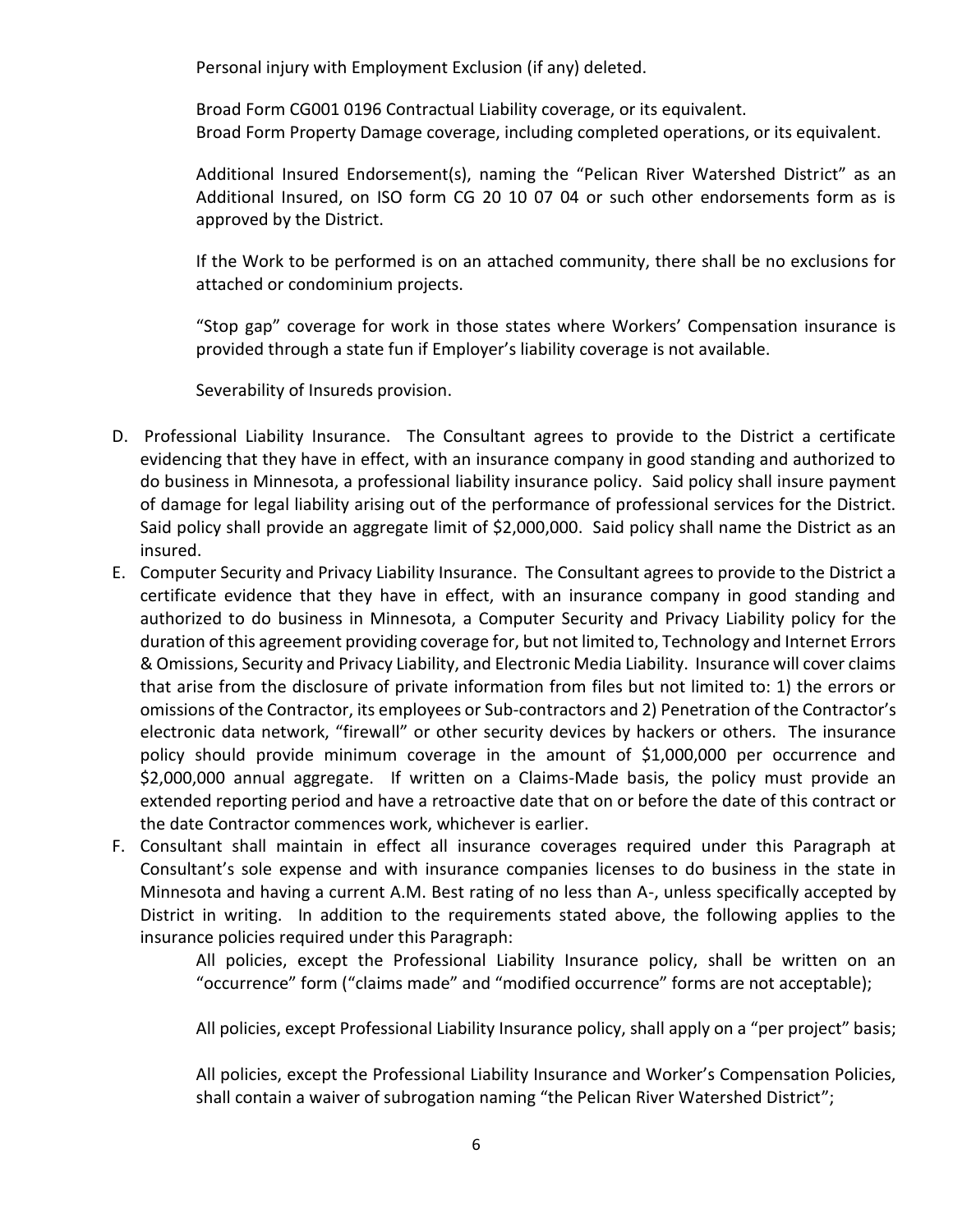All policies, except the Professional Liability Insurance and Worker's Compensation Policies, shall name "the Pelican River Watershed District" as an additional insured;

All policies, except the Professional Liability Insurance and Worker's Compensation Policies, shall insure the defense and indemnity obligations assumed by Consultant under this Agreement; and

All policies shall contain a provision that coverages afforded there under shall not be canceled or non-renewed, nor shall coverage limits be reduced by endorsement, without thirty (30) days prior written notice to the District.

**A copy of the Consultant's Certificate of Insurance which evidences the compliance with this Paragraph 18 must be filed with District prior to the start of Consultant's Work.** Upon request a copy of the Consultant's insurance declaration page, Rider and/or Endorsement, as applicable shall be provided. Such documents evidencing Insurance shall be in a form acceptable to District and shall provide satisfactory evidence that Consultant has complied with all insurance requirements. Renewal certificates shall be provided to District prior to the expiration date of any of the required policies. District will not be obligated, however, to review such Certificate of Insurance, declaration page, Rider, Endorsement or certificates or other evidence of insurance, or to advise Consultant of any deficiencies in such documents and receipt thereof shall not relieve Consultant from, nor be deemed a waiver of, District's right to enforce the terms of Consultant's obligation hereunder. District reserves the right to examine any policy provided for under this paragraph.

G. Effect of Consultant's Failure to Provide Insurance. If Consultant fails to provide the specified insurance, the Consultant will defend, indemnify and hold harmless the District, the District's officials, agents and employees from any loss, claim, liability and expense (including reasonable attorney's fees and expenses of litigation) to the extent necessary to afford the same protection as would have been provided by the specified insurance. Except to the extent prohibited by law, this indemnity applies regardless of any strict liability or negligence attributable to the District (including sole negligence) and regardless of the extent to which the underlying occurrence (i.e., the event giving rise to a claim which would have been covered by the specified insurance) is attributable to the negligent or otherwise wrongful act or mission (including breach of contract) of Consultant, its subcontractors, agents, employees or delegates. Consultant agrees that this indemnity shall be construed and applied in favor of indemnification. Consultant also agrees that if applicable law limits or precludes any aspect of this indemnity, then the indemnity will be considered limited only to the extent necessary to comply with that applicable law. The stated indemnity continues until all applicable statues of limitation have run.

If a claim arises within the scope of the stated indemnity, the District may require Consultant to:

Furnish and pay for a surety bond, satisfactory to the District, guaranteeing performance of the indemnity obligation; or

Furnish a written acceptance of tender of defense and indemnity from Consultant's insurance company.

Consultant will take the action required by the District within fifteen (15) days of receiving notice from the District.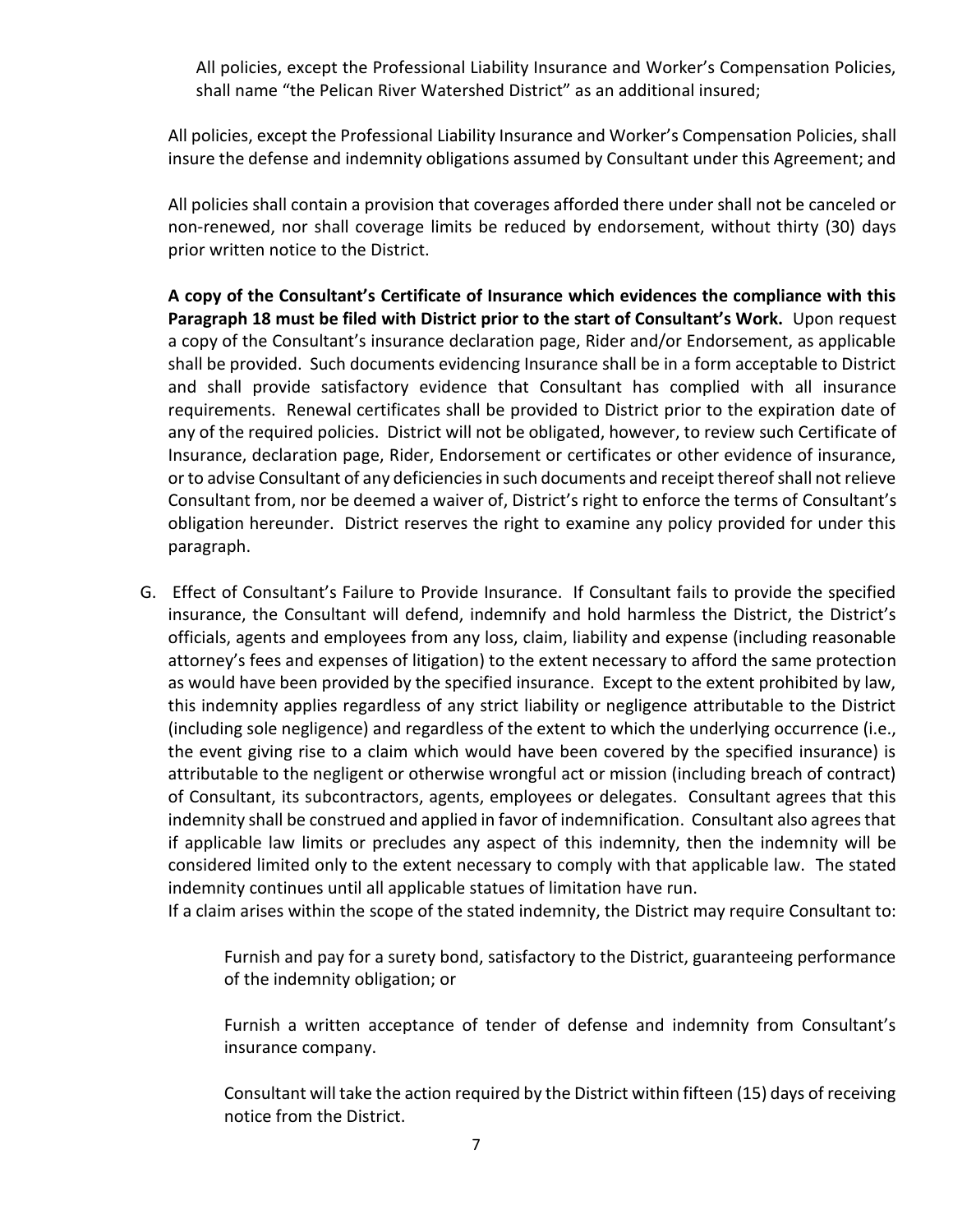H. Acceptance of the insurance by the District shall not relieve, limit or decrease the liability of the Consultant. Any policy deductibles or retention shall be the responsibility of the Consultant. The Consultant shall control any special or unusual hazards and be responsible for any damages that result from those hazards. The District does not represent that the insurance requirements are sufficient to protect the Consultant's interest or provide adequate coverage.

## **19. Ownership of Documents.**

- A. **Intellectual Property Rights.** District owns all rights, title and interests in all of the intellectual property rights, including copyrights, patents, trade secrets, trademarks and service marks in the Works and Documents created and paid for under this Agreement. Works means all inventions, improvements, discoveries (whether or not patentable), databases, computer programs, reports, notes, studies, photographs, negatives, designs, drawings, specifications, materials, tapes and disks conceived, reduced to practice, created or originated by Consultant, its employees, agents and subcontractors, either individually or jointly with others in performance of this Agreement. Works includes "Documents". Documents are the originals of any databases, computer programs, reports, notes, studies, photographs, negatives, designs, drawings, specifications, materials, tapes, disks or other materials, whether in tangible or electronic forms, prepared by Consultant, its employees, agents or subcontractors, in performance of this Agreement. The Documents will be the exclusive property of District and Consultant must immediately deliver or return all such Documents to District upon completion or cancellation of this Agreement. To the extent possible, those Works eligible for copyright protection under the Unites States Copyright Act will be deemed to be "works made for hire". Consultant assigns all right, title and interest it may have in the Works and the Documents to District. Consultant must, at the request of District, execute all papers and perform all other acts necessary to transfer or record District's ownership interest in the Works and Documents.
- B. **Notification.** Whenever Consultant reasonably believes it, or its employees or subcontractors, has made an invention, improvement or discovery (whether or not patentable) in the performance of this Agreement, and has or will actually or constructively reduce it to practice, Consultant will immediately give District's Authorized Representative written notice thereof and must promptly furnish District's Authorized Representative with complete information and/or disclosure thereon.
- C. **Representation.** Consultant must perform all acts and take all steps necessary to ensure that all intellectual property rights in the Works and Documents created and paid for under this Agreement are the sole property of District and that neither Consultant nor its employees, agents or subcontractors retain any interest in and to the Works and Documents created an paid for under this Agreement, except that Consultant need not obtain patents, copyrights or trademarks. Consultant represents that the Works and Documents created and paid for under this Agreement do not and will not infringe upon any intellectual property rights of other persons or entities. Consultant will indemnify; defend to the extent permitted by the District's Attorney; and hold harmless District, at Consultant's expense, from any action or claim brought against District to the extent that it is based on a claim that all or part of the Works or Documents created and paid for under this Agreement infringe upon the intellectual property rights of others. Consultant will be responsible for payment of any and all such claims, demands, obligations, liabilities, costs and damages including but not limited to reasonable attorney fees. If such a claim or action arises, or in Consultant's or District's opinion is likely to arise, Consultant must, at District's discretion, either procure for District the right or license to use the intellectual property rights at issue or replace or modify the allegedly infringing Works or Documents created and paid for under this Agreement as necessary and appropriate to